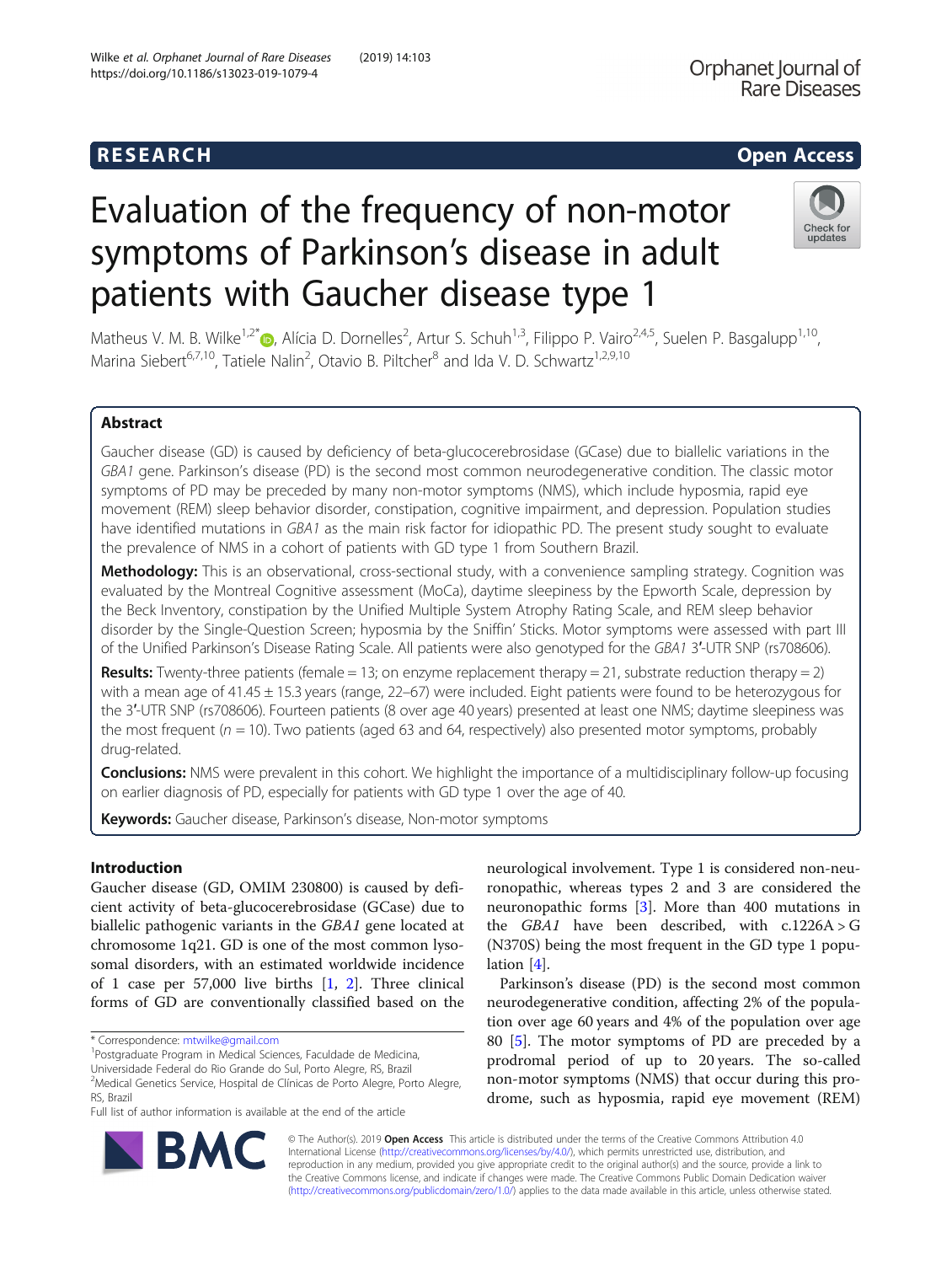sleep disorder, daytime drowsiness, constipation, depression, and anxiety, may represent the beginning of the pathological process of PD [\[6](#page-6-0)–[8\]](#page-6-0).

Population studies have identified GBA1 mutations as the main risk factor for idiopathic PD (iPD). Carriers for mutations in GBA1 and patients with GD have a lifetime relative risk of developing PD greater than that of the overall population, which depends on the age (for instance, the penetrance of PD in heterozygous carriers of GtBA1 mutations is estimated at 13.7% at the age of 60 and 29.7% at the age of 80) and on the the mutations (the odds ratios for PD in GBA1 mutation heterozygous ranged between 2.84 and 21.29 depending on the severity of the mutation)  $[9-12]$  $[9-12]$  $[9-12]$ . A small cohort study also suggested that not only mutations in exonic regions but also a single nucleotide polymorphism (SNP) in the 3′-UTR of GBA1 (rs708606) in the intron-exon boundaries is implicated in the cognitive symptoms of PD [\[13](#page-6-0)].

Within this context, our main objective was to evaluate the prevalence of NMS of PD in a cohort of Brazilian patients with GD type 1.

#### Materials and methods

This is an observational, cross-sectional study. All patients with GD type 1 seen at the Reference Center for GD in Rio Grande do Sul, Brazil, were invited to

participate during their routine follow-up visits from March to August 2018. Patients were required to meet the following inclusion criteria: a) GD diagnosis con-

firmed by low GCase activity in leukocytes or fibroblasts and/or genetic analysis; and b) age 18 years or older. The exclusion criteria were: a) history of parkinsonian manifestations, as previously reported in medical records; b) known diagnosis of PD; and c) pregnancy. Figure 1 shows a flow diagram of patient enrollment.

Patients who agreed to participate in the study were evaluated by a single doctor (MW) who collected clinical data, such as family history of PD and the presence of parkinsonian manifestations. Motor symptoms of PD were assessed with part III of the Unified Parkinson's Disease Rating Scale (MDS-UPDRS III). All patients who scored higher than 0 were referred to a neurologist for further evaluation. Patients were also asked to complete self-report questionnaires to evaluate the following NMS of PD: cognition, daytime sleepiness, depression, constipation, and REM sleep behavior disorder, evaluated respectively by the Montreal Cognitive assessment (MoCa, cutoff for cognitive impairment  $< 26$ ), the Epworth Sleepiness Scale (ESS, cutoff point  $>10$ ), the Beck Depression Inventory (BDI) (cutoff for depression > 14), the subscale of the Unified Multiple System Atrophy Rating Scale (UMSARS, cutoff for constipation ≥2)

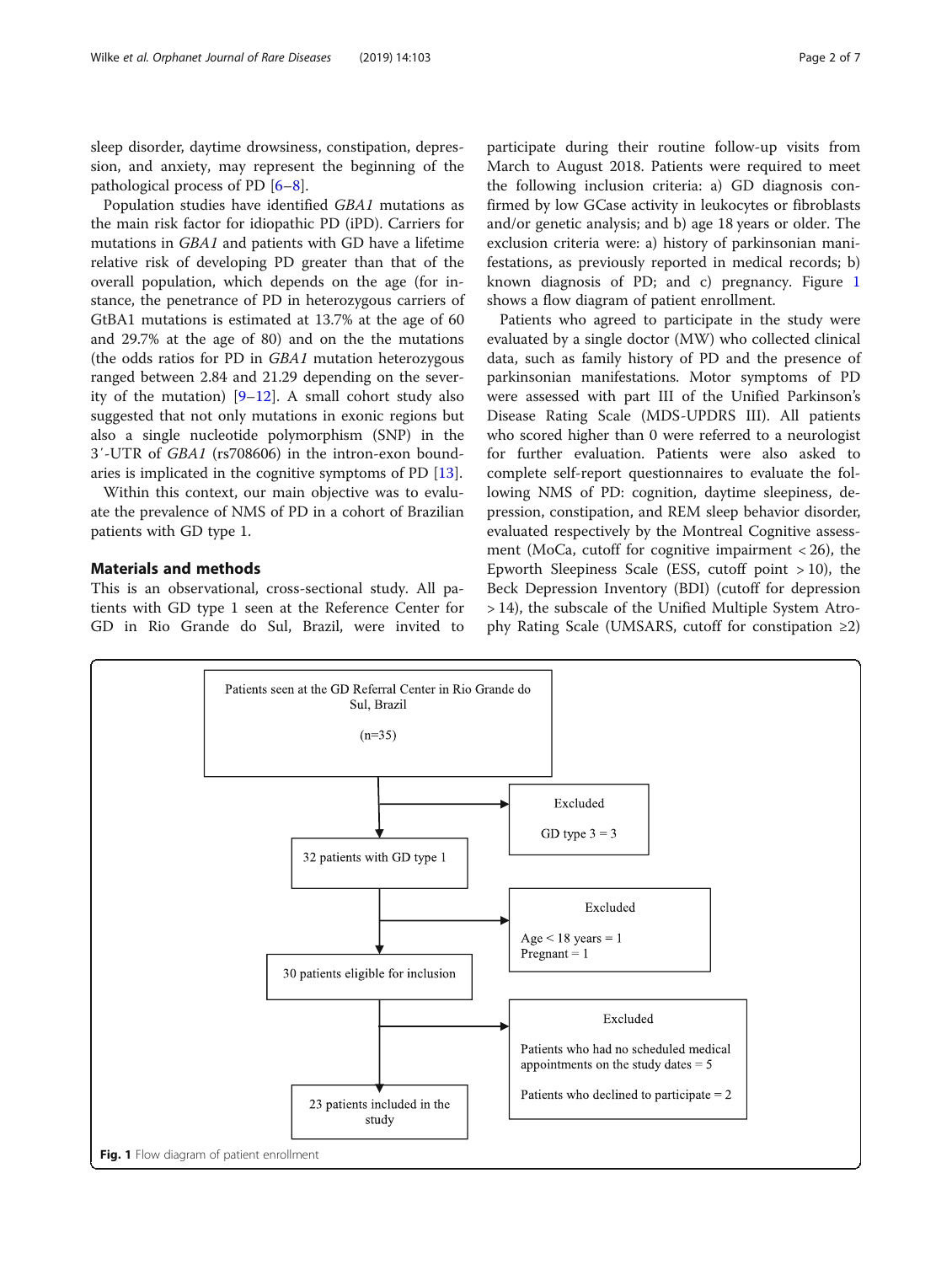and the validated Single-Question Screen (RBD-1Q). If the patient answered "yes" to the RBD-1Q question, further investigation with polysomnography (PSG) was offered.

Hyposmia was assessed with the 12-item Sniffin' Sticks smell identification test (cut off for hyposmia < 9/12). Patients who scored below the cutoff were referred to an ENT doctor to rule out anatomic defects of the airway.

Data on duration of treatment, GD severity, demographic and epidemiological variables, physical and neurologic examination, and laboratory parameters were obtained by a review of medical records. All patients seen at the Reference Center for GD have the GBA1 gene genotyped through next-generation sequencing (NGS); presence of the 3′-UTR SNP (rs708606; wild form: C, alternative form: T), already described in the literature, was assessed in the Integrative Genomics Viewer (IGV) software.

This study was approved by the local ethics committee.

#### Statistical analysis

Numerical variables with normal distribution were expressed as means and standard deviations. For tests where at least 15% of patients had abnormal results, both groups of patients were compared regarding clinical and laboratory findings (hemoglobin, platelet, chitotriosidase, GD severity scores, duration of treatment, current age, age at diagnosis).

The difference between groups was assessed with the Mann–Whitney  $U$  test for independent variables. The level of statistical significance was set at 5% for all analyses. Statistical calculations were carried out in PASW Statistics for Windows, Version 18.0.

#### Results

Twenty-three patients were included in this study (Table [1](#page-3-0)). The mean age of the sample was  $41.4 \pm$ 15.3 years (range, 22–67) with a mean time of treatment duration of  $11.5 \pm 6.0$  years (range, 3–24). The mean age at onset of GD symptoms was  $16.7 \pm 14.1$ years (range, 2–48). A family history of PD was reported by two patients, in second-degree relatives, but these individuals were not available for clinical evaluation. The majority of patients  $(n = 22/23)$  had at least one N370S allele, with the most common genotype being N370S/RecNciI ( $n = 10/23$ ). Eight patients were heterozygous for the 3'-UTR SNP in GBA1 (rs708606); of these, six had at least one NMS of PD. There was no significant association between this finding and clinical or laboratory parameters.

The summary of the findings on the NMS of PD is provided in Table [2.](#page-4-0) Nine patients did not have any NMS (mean age = 35.6 years), five had one NMS (mean age = 42.6 years), six had two NMS (mean age =  $42.8$ )

years), and three patients presented with three or more NMS (mean age = 59.3 years). REM sleep behavior disorder was reported by four patients. The only patient for which PSG results were available was patient #8; he presented cervical myoclonus in REM sleep which was considered as a variant of normality. Depressive symptoms were identified in five others, only one of whom was on antidepressants. Seven patients had a MoCa score < 26 (range, 19–23); these had a mean educational attainment of  $5.0 \pm 1.2$  years, versus  $10.5 \pm 3.6$  years in the group with MoCa ≥26.

A lower MoCa score was associated with greater GD severity as measured by the SSI (Zimran Severity Score Index, mean score  $5.3 \pm 3.6$  in the MoCa < 26 group vs.  $1.6 \pm 1.7$  in the MoCa ≥26 group,  $p = 0.016$ ) and DS3 scores (mean score 2.7 ± 2.1 in the MoCa < 26 group vs.  $0.7 \pm 0.9$  in the MoCa ≥26 group,  $p =$ 0.013), as well as with older age at diagnosis (mean age,  $42 \pm 17$  years in the MoCa < 26 group vs.  $24 \pm 16$ years in the MoCa ≥26 group,  $p = 0.028$ ). Constipation was identified in three patients, and daytime sleepiness in 10 (only one patient in this group had a BDI score > 14). Neither daytime sleepiness nor constipation correlated significantly with any clinical or laboratory parameters (data not shown).

Two patients (#20 and #21) exhibited parkinsonian motor symptoms, and were also evaluated by a neurologist. Patient #21 had bradykinesia and loss of automatic movements, confirmed by the specialist, but no NMS. Patient #20 had bradykinesia and altered cognition and daytime sleepiness scores. However, both patients were on amlodipine, a calcium channel blocker that can jeopardize assessment of these motor symptoms, and will receive further evaluation.

The Sniffin' Sticks smell identification test was abnormal in two patients (scores 6/12 and 4/12). Both clinical examination and fiberoptic nasopharyngoscopy were performed by an otorhinolaryngologist. Chronic sinusitis and atopic epithelium were identified on physical examination of patient #19, and neither patient complained of reduced smell perception.

#### **Discussion**

In this study, it was found a high prevalence of NMS of PD among adult treated GD type 1 patients. The most common NMS was daytime sleepiness, followed by cognitive impairment.

In a series of five patients with concurrent GD and PD (GD-PD), the average age of PD onset was 53.8 years, and three patients presented with PD before the age of 50, which is earlier than what was found in other studies [[14\]](#page-6-0). Some of our patients exhibited NMS, which could represent the beginning of the parkinsonian pathological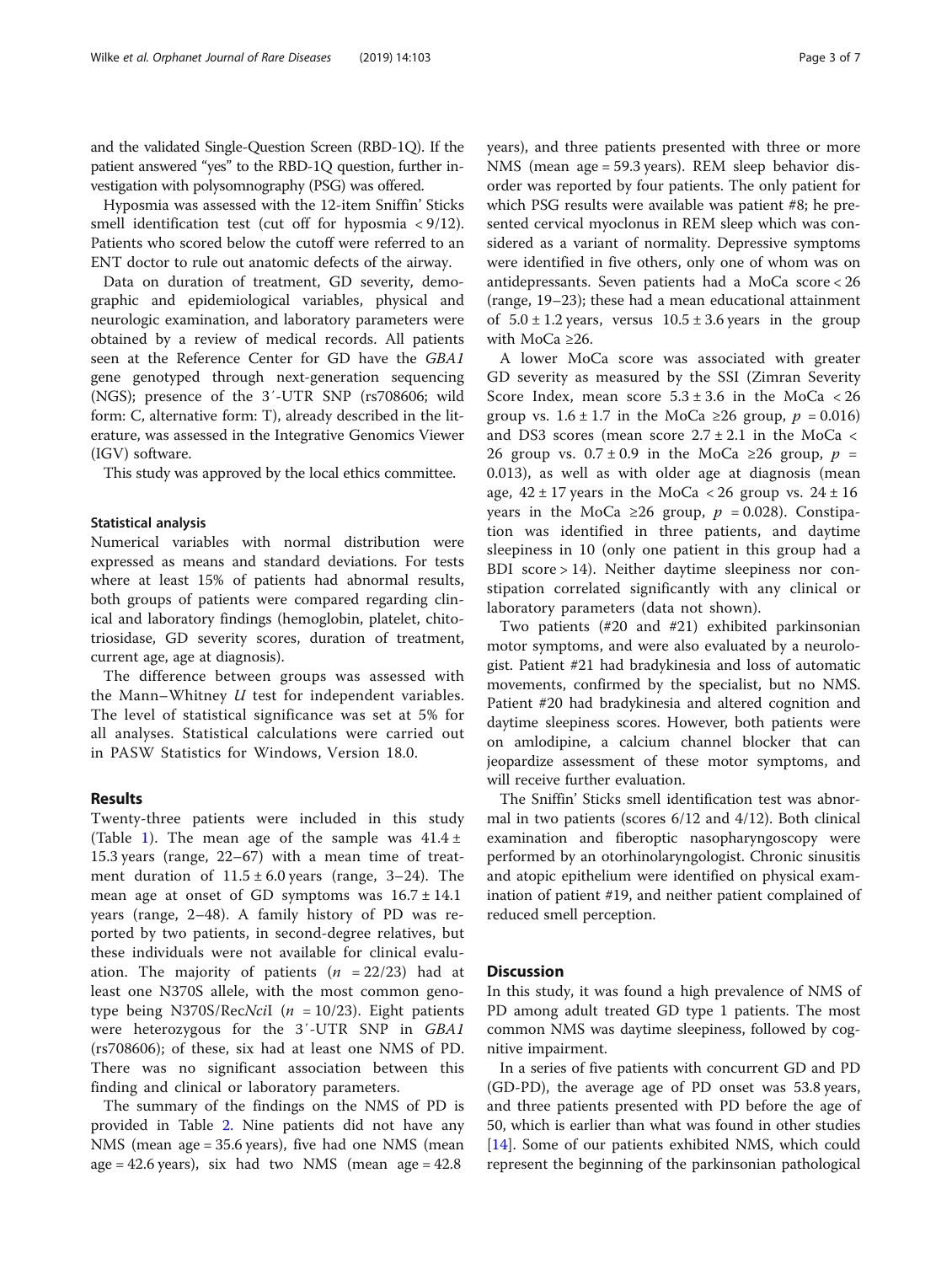<span id="page-3-0"></span>

| <b>Table 1</b> Demographic and clinical characteristics of patients with Gaucher disease type 1 ( $n = 23$ ) |  |  |  |
|--------------------------------------------------------------------------------------------------------------|--|--|--|
|--------------------------------------------------------------------------------------------------------------|--|--|--|

|                | Patient Gender Age | (years) | Genotype                         | 3'-UTR SNP<br>(rs708606)<br>Allele1/Allele2 |              | SPX Age at<br>diagnosis<br>(years) | Treatment Current<br>duration<br>(years) | treatment  | Severity Scores |                | Hb     | Plat         | Current ChT               |
|----------------|--------------------|---------|----------------------------------|---------------------------------------------|--------------|------------------------------------|------------------------------------------|------------|-----------------|----------------|--------|--------------|---------------------------|
|                |                    |         |                                  |                                             |              |                                    |                                          |            | SSI             | DS3            | (g/dL) | $(x 10^9/L)$ | activity<br>(nmol/hr./mL) |
| $\mathbf{1}$   | M                  | 22      | N370S/G202R                      | C/C                                         | $\mathbb N$  | 8                                  | 14                                       | ERT        | $\mathbf 0$     | $\circ$        | 14.7   | 181          | 3338                      |
| $\overline{2}$ | F                  | 23      | N370S/L444P                      | C/T                                         | $\mathsf{N}$ | 20                                 | 3                                        | ERT        | $\overline{2}$  | 0.7            | 13.2   | 191          | 4943                      |
| 3              | F                  | 23      | N370S/RecNcil                    | C/C                                         | $\mathsf{N}$ | 7                                  | 15                                       | ERT        | $\mathbf 0$     | $\circ$        | 11.8   | 277          | 399                       |
| $\overline{4}$ | F                  | 25      | N370S/L444P                      | C/C                                         | $\mathbb N$  | 15                                 | 10                                       | ERT        | $\mathbf 0$     | $\mathbf{0}$   | 13.2   | 152          | 389                       |
| 5              | M                  | 26      | N370S/IVS9+<br>1G > A            | C/T                                         | $\mathsf{N}$ | 10                                 | 15                                       | ERT        | $\overline{4}$  | 1.7            | 16.2   | 134          | 4521                      |
| 6 <sup>a</sup> | F                  | 27      | N370S/RecNcil                    | C/C                                         | $\mathsf{N}$ | 10                                 | 17                                       | SRT        | 5               | 1.6            | 11.6   | 157          | 6314                      |
| $\overline{7}$ | F                  | 28      | N370S/L461P+<br>$IVS10 + 1G > T$ | C/C                                         | $\hbox{N}$   | $\overline{4}$                     | 24                                       | ERT        | $\mathbf{1}$    | 0.7            | 12.9   | 122          | 3665                      |
| 8              | M                  | 31      | N370S/RecNcil                    | C/C                                         | N            | 14                                 | 16                                       | ERT        | $\mathbf{1}$    | 2.7            | 15.1   | 203          | 1463                      |
| 9 <sup>a</sup> | F                  | 32      | N370S/L444P                      | C/C                                         | $\mathsf{N}$ | 11                                 | 21                                       | ERT        | $\mathbf 0$     | $\mathbf 0$    | 13.6   | 202          | 2847                      |
| 10             | M                  | 37      | N370S/L444P+<br>E326K            | C/T                                         | N            | 27                                 | 6                                        | ERT        | 1               | $\mathbf{0}$   | 16.0   | 179          | 629                       |
| 11             | F                  | 38      | N370S/RecNcil                    | C/C                                         | N            | 35                                 | 3                                        | ERT        | $\mathbf 0$     | $\circ$        | 13.4   | 235          | 983                       |
| 12             | F                  | 39      | N370S/L444P+<br>E326K            | C/T                                         | N            | 29                                 | 9                                        | <b>SRT</b> | $\mathbf{0}$    | $\overline{0}$ | 12.5   | 167          | 2242                      |
| 13             | M                  | 41      | N370S/L444P                      | C/T                                         | Υ            | 26                                 | 16                                       | ERT        | 5               | 1.7            | 14.2   | 328          | 1854                      |
| 14             | M                  | 45      | N370S/L444P                      | C/T                                         | N            | 37                                 | 6                                        | ERT        | 3               | 0.5            | 15.0   | 205          | 306                       |
| 15             | F                  | 49      | E349K/S366 N                     | C/T                                         | N            | 42                                 | 6                                        | ERT        | 5               | 2.6            | 15.5   | 291          | 616                       |
| 16             | F                  | 51      | N370S/RecNcil                    | C/C                                         | Υ            | 34                                 | 17                                       | ERT        | 11              | 2.9            | 14.2   | 434          | 1055                      |
| 17             | M                  | 52      | N370S/RecNcil                    | C/C                                         | N            | 44                                 | 6                                        | ERT        | $\overline{2}$  | 2.2            | 15.4   | 120          | 1451                      |
| 18             | M                  | 57      | N370S/RecNcil                    | C/C                                         | N            | 50                                 | $\overline{7}$                           | ERT        | 3               | $\circ$        | 16.4   | 170          | 1085                      |
| 19             | F                  | 62      | N370S/RecNcil                    | C/C                                         | $\mathsf{N}$ | 42                                 | 20                                       | ERT        | 3               | 2.5            | 13.6   | 149          | 265                       |
| 20             | M                  | 63      | N370S/RecNcil                    | C/C                                         | Υ            | 49                                 | 11                                       | ERT        | 9               | $7^{\circ}$    | 15.3   | 222          | 440                       |
| 21             | M                  | 64      | N370S/N370S                      | C/C                                         | Ν            | 54                                 | 9                                        | ERT        | $\overline{2}$  | 1.1            | 13.3   | 143          | 1860                      |
| 22             | F                  | 67      | N370S/L444R                      | C/T                                         | Υ            | 60                                 | 7                                        | ERT        | $\overline{4}$  | 2.6            | 14.4   | 268          | 240                       |
| 23             | F                  | 67      | N370S/RecNcil                    | C/C                                         | N            | 57                                 | 6                                        | ERT        | 4               | 1.9            | 14.0   | 161          | 223                       |

3'-UTR SNP (rs708606) C is the wild form, SPX splenectomy, N no, Y yes, ERT enzyme replacement therapy, SRT substrate reduction therapy, SSI Zimran Severity Score Index (mild = 0-10; moderate = 11-19; severe ≥20), DS3 Disease Severity Score (mild = < 3.00; moderate = 3.00-5.99; marked = 6.00-19), Hb hemoglobin, Plat platelet count, ChT chitotriosidase activity (normal range: < 78.5 nmol/hr./mL). <sup>a</sup>Patients with reported family history of Parkinson's disease

process. There is no consensus as to whether the presence of these symptoms alone, especially when detected on cross-sectional evaluation, could indicate the start of a neurodegenerative disease. According to a 2-year follow-up study of GD patients and controls, many NMS worsened in the GD group at 2 years from baseline, demonstrating the importance of longitudinal follow-up [[11](#page-6-0)].

Cognition was altered in 7 of 23 patients in our sample, and we found a negative correlation between MoCa < 26 and older age at diagnosis. We point out that milder forms of GD1 are expected to be diagnosed later, specially in developed countries with a high prevalence of N370S like Israel (N370S/N370S is considered to be a milder genotype). However, this is not the rule in Brazil: since the facilities for diagnosis of GD are not available countrywide, even the more

severe patients are diagnosed later. Besides that, Rec alleles and L444P are highly prevalent in our cohort.

Low-normal range of vitamin B12 was already associated with PD and decreased cognition [\[15](#page-6-0)] but in our cohort only 1/7 patients with Moca < 26 had low vitamin B12 levels. Unfortunately, the biomarkers of functional vitamin B12 deficiency (methylmalonic acid and homocysteine levels) were not available for analysis.

GD-PD is characterized by a greater severity of cogni-tive deficits than in iPD [\[16](#page-6-0)]. In one study  $(n = 355)$ which compared patients with iPD, GD-PD, and PD with mutated GBA1, cognitive, motor, olfactory, and psychiatric symptoms were more severe in those with GD-PD and those with severe GBA1 mutations than in those with iPD [\[17](#page-6-0)]. A study with the objective to characterize the cognitive profile of GD type 1 patients ( $n = 86$ ) using computerized cognitive tests showed mild cognitive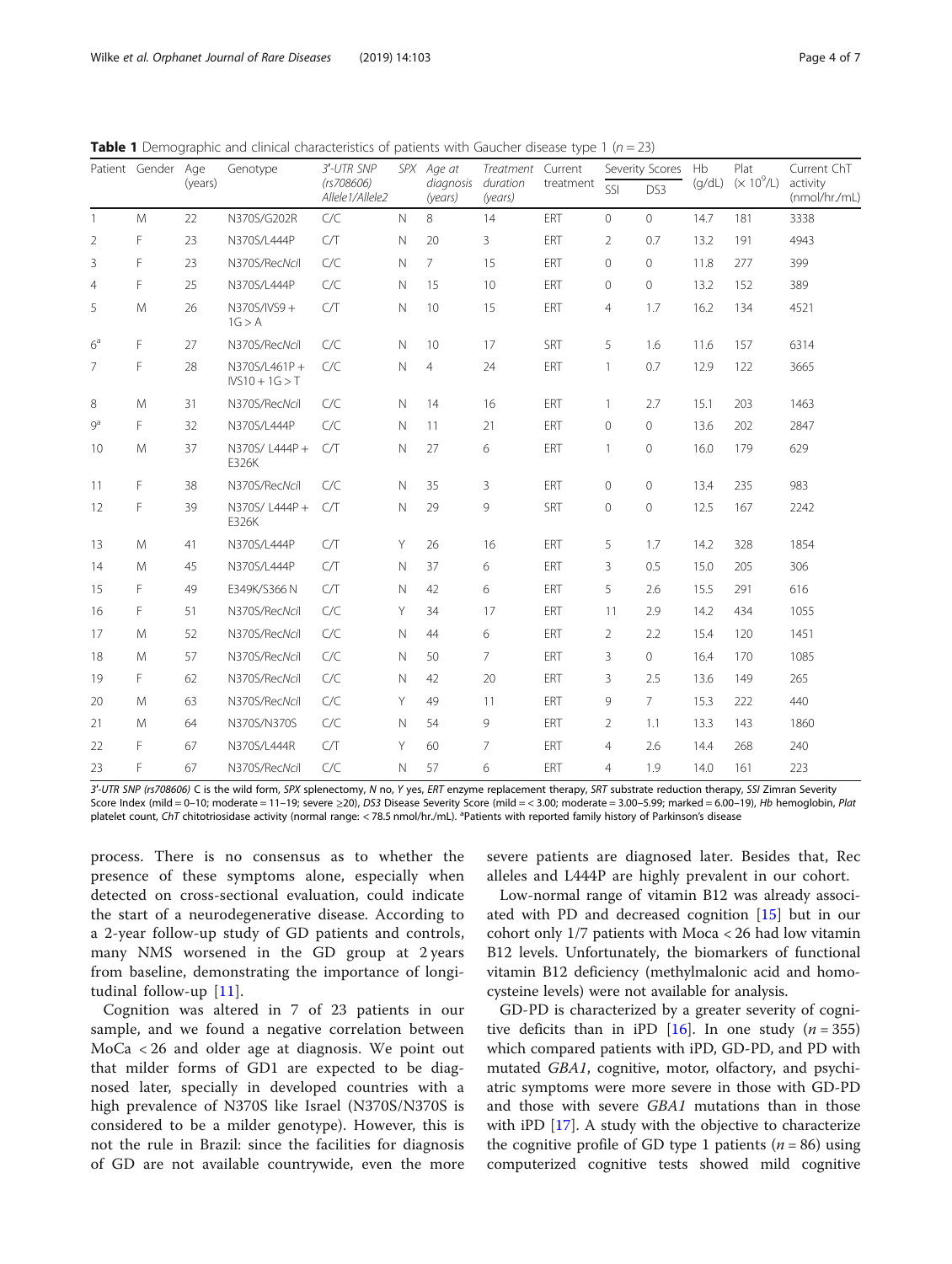<span id="page-4-0"></span>Table 2 Scores of the scales used to evaluate non-motor symptoms of Parkinson's disease in patients with Gaucher disease type 1 and comorbidities found  $(n = 23)$ 

| Patient         | <b>BDI</b>     | ESS          | <b>UMSARS</b>  | SST            | MoCa | RBD-1Q      | MDS-UPDRS III  | Comorbidities                                                                                                                                |
|-----------------|----------------|--------------|----------------|----------------|------|-------------|----------------|----------------------------------------------------------------------------------------------------------------------------------------------|
| $\mathbf{1}$    | $\overline{4}$ | 6            | $\mathbf{0}$   | 10             | 30   | N           | $\mathbf{0}$   | Hyperparathyroidism                                                                                                                          |
| $\overline{2}$  | 16             | 11           | $\mathbf{1}$   | 10             | 26   | $\mathbb N$ | $\mathbf{0}$   | Lactating, low vitamin B12 level                                                                                                             |
| 3               | $\overline{4}$ | 9            | $\overline{0}$ | 11             | 28   | N           | $\mathbf{0}$   | Ulcerative colitis (treated with aminosalicylate),<br>low vitamin B12 level                                                                  |
| $\overline{4}$  | 5              | 8            | $\mathbf{1}$   | 12             | 29   | $\mathbb N$ | $\mathbf{0}$   | None                                                                                                                                         |
| 5               | 3              | 17           | $\mathbf 0$    | 11             | 23   | Y           | $\mathbf{0}$   | Smoking                                                                                                                                      |
| 6               | $\overline{4}$ | 9            | $\mathbf{1}$   | 11             | 26   | N           | $\mathbf 0$    | None                                                                                                                                         |
| 7               | 3              | 11           | $\mathbf{1}$   | 10             | 26   | N           | $\mathbf 0$    | Pulmonary hypertension                                                                                                                       |
| 8               | $\overline{2}$ | 8            | $\mathbf{1}$   | 9              | 26   | Υ           | $\Omega$       | None                                                                                                                                         |
| 9               | 12             | 11           | $\mathbf{1}$   | 12             | 27   | $\mathbb N$ | $\mathbf{0}$   | High blood pressure (treated with angiotensin<br>receptor blockers and diuretics), low vitamin B12<br>level                                  |
| 10              | $\mathbf 0$    | 18           | $\mathbf 0$    | 12             | 26   | Y           | $\mathbf 0$    | Smoking                                                                                                                                      |
| 11              | 6              | 13           | $\mathbf{1}$   | 12             | 26   | $\mathbb N$ | $\mathbf 0$    | Asthma, irritable bowel syndrome (treated with<br>antidepressants, spasmolytics, and a beta blocker)                                         |
| 12              | 7              | 3            | $\mathbf{1}$   | 12             | 30   | $\mathbb N$ | $\mathbf{0}$   | Smoking; hypertension (treated with beta blocker)                                                                                            |
| 13              | 2              | 10           | $\mathbf 0$    | 10             | 29   | N           | $\mathbf{0}$   | None                                                                                                                                         |
| 14              | 4              | 15           | $\mathbf 0$    | 12             | 29   | N           | $\mathbf 0$    | Cardiomyopathy (treated with beta blockers)                                                                                                  |
| 15              | 25             | $\mathbf{1}$ | $\overline{2}$ | 10             | 22   | N           | $\mathbf{0}$   | Smoking, depression (treated with tricyclic<br>antidepressants)                                                                              |
| 16              | 33             | 7            | $\mathbf{0}$   | 11             | 22   | $\mathbb N$ | $\mathbf{0}$   | None                                                                                                                                         |
| 17              | 6              | <b>NP</b>    | $\mathbf{0}$   | 12             | 26   | $\mathbb N$ | $\mathbf 0$    | Insomnia, anxiety (treated with nonbenzodiazepine<br>hypnotics and selective serotonin reuptake inhibitor),<br>low vitamin B12 level         |
| $18^{\circ}$    | 14             | 12           | $\mathbf 0$    | $\frac{6}{1}$  | 26   | $\mathbb N$ | $\mathbf{0}$   | Hypertension (treated with angiotensin-converting<br>enzyme inhibitors).                                                                     |
| 19 <sup>3</sup> | 17             | 4            | $\overline{2}$ | $\overline{4}$ | 22   | N           | $\mathbf 0$    | Hypertension (treated with calcium channel<br>blockers and beta blocker), osteoporosis, rhinitis                                             |
| 20              | 13             | 12           | $\mathbf{1}$   | 10             | 20   | N           | 27             | Hepatocellular carcinoma, hypertension (treated with<br>calcium channel blockers and beta blocker)                                           |
| 21              | 3              | 7            | $\mathbf 0$    | 11             | 26   | N           | $\overline{1}$ | Stroke at age 55; hypertension (treated with calcium<br>channel blockers, angiotensin receptor blockers, and<br>beta blocker)                |
| 22              | 4              | 13           | $\overline{2}$ | 9              | 19   | Y           | $\mathbf{0}$   | Obesity, osteoporosis, arrhythmia, low vitamin<br>B12 level                                                                                  |
| 23              | 16             | 3            | $\mathbf{1}$   | 10             | 23   | N           | $\mathbf 0$    | Depression (treated with selective serotonin reuptake<br>inhibitor), hypertension (treated with angiotensin-<br>converting enzyme inhibitor) |

Altered results are presented underlined. Bold type denotes patients who screened positive for more than one non-motor symptom of Parkinson's disease. BDI Beck Depression Inventory (cutoff for depression > 14), ESS Epworth Sleepiness Scale (cutoff for increased daytime sleepiness > 10), UMSARS Unified Multiple System Atrophy Rating Scale (cutoff for constipation ≥2), SST Sniffin' Sticks Test (cutoff for hyposmia < 9/12), MoCa Montreal Cognitive assessment (cutoff for cognitive impairment < 26), RBD-1Q Single-Question Screen for REM Sleep Behavior Disorder (cutoff being a positive answer to the single question), NP not performed, MDS-UPDRS III motor symptoms of PD assessed with part III of the Unified Parkinson's Disease Rating Scale. Low vitamin B12 level < 200 pg/mL. <sup>a</sup>These patients underwent clinical examination and fiberoptic nasopharyngoscopy by an ENT doctor

deficits when compared to healthy age-matched subjects [[18\]](#page-6-0). In this study, older patients scored worse on these scores than younger patients and we also regard the finding that our patients with MoCa < 26 were older at diagnosis as a confounding factor.

Hyposmia was found in two of our patients, and both were referred to an ERT doctor for further assessment.

In one of the patients, hyposmia was probably due to untreated chronic rhinitis. In a study with 84 participants (among patients with GD, controls and heterozygous for GBA1 mutation) that evaluated NMS, hyposmia was considered the most early and sensitive prodromal marker of PD [\[6](#page-6-0), [11\]](#page-6-0). There are no reports of hyposmia in patients with GD without PD, nor as a side effect of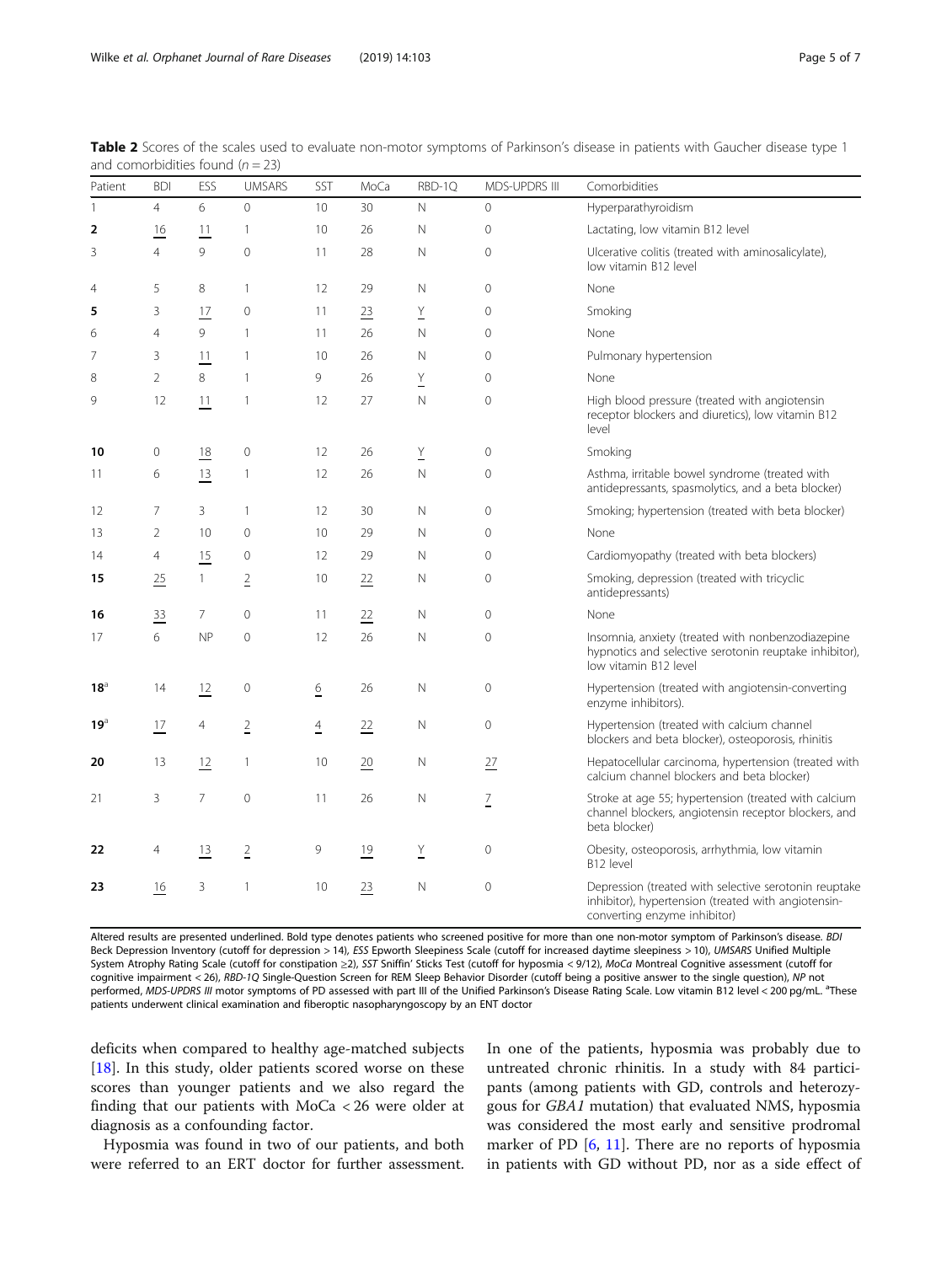GD treatment [[8](#page-6-0)]. Evaluation of the sense of smell, whether through a directed history-taking or through specific smell identification tests, is not performed routinely in clinical practice. We believe patients should be assessed for hyposmia more regularly, not only because smell identification allows better perception of taste and even identification of dangerous substances but also for its importance as a biomarker of PD.

The RBQ-1 for REM sleep disorder has a sensitivity and specificity of 92.2 and 87.7%, respectively [\[19](#page-6-0)]. One prospective cohort study performed in individuals with REM sleep behavior disorder showed that this prodromal criterion alone had 81.3% sensitivity and 67.9% specificity for conversion to PD/dementia with Lewy bodies at 4-year follow-up [\[20](#page-6-0)]. The BDI and UMSARS have also been validated to evaluate depression and constipation, respectively, and are widely used in clinical practice. In an Argentine cohort of 26 GD type 1 patients (mean age  $22.3 \pm 13.1$ , range 6–52 years), aiming at analysing the occurrence of prodromal markers of PD using questionnaires performed ad hoc, depression and constipation were found in three and two cases respectively, a rate similar to that of our sample [[7\]](#page-6-0). No patient of the Argentinean cohort presented motor symptoms perhaps due to the fact that this cohort was younger than ours.

Regarding constipation, only 3 patients presented abnormal scores. However, one patient was also taking tricyclic antidepressant, a drug which is associated to this finding.

All patients in our cohort were tested for the 3′-UTR SNP (rs708606), which was associated with cognitive decline in a study of 426 patients with PD which compared mutation status with Brief Test of Attention scores [\[13](#page-6-0)]. Eight of our 23 patients were heterozygous for this SNP, with no significant association with clinical or laboratory parameters.

Two of 23 patients in our sample were also heterozygous for the complex allele L444P + E326K. There is evidence to consider the E326K variant as a risk factor for PD: it is significantly more frequent in PD patients compared to controls and has also been found to predict a more rapid progression of both cognitive dysfunction and motor symptoms in patients with PD when present [[21](#page-6-0), [22](#page-6-0)]. Neither carrier of this variant had any abnormalities on cognitive assessment in our study. As more and more studies are showing that GBA1 variants influence heterogeneity in PD symptom progression, close follow-up is very important in this setting, especially for patients who harbor more than one pathogenic mutation.

Currently, there is no treatment that can stop the progression of PD. Diagnosis of this disease can represent a major burden to both patients and their families. There is little information in the literature about genetic counseling in populations at risk of PD; in one study of patients' opinions concerning genetic counseling, 86.7% of the population at risk for PD believed that patients should be informed of this risk prior to screening for GBA1 mutation carriers. Of these, 93.3% answered that prior knowledge of this risk would not have affected the decision to undergo screening [\[23\]](#page-6-0).

The NMS of PD can represent a significant burden for patients. Even though there is not a disease modifying therapy for PD, some NMS can be managed symptomatically (e.g., constipation) and so the quality of life of the patients may be improved [\[24](#page-6-0)]. A comprehensive approach with a multidisciplinary team should be preferred, and patients should be referred to a specialist for evaluation whenever neurological complaints arise.

#### Conclusions

The sensitivity and specificity of screening for NMS of PD varies widely, and there is not a single biomarker of PD that can predict outcomes. We believe that both patients with GD and heterozygous carriers of GBA1 mutations should be aware of their increased risk for PD, and that patients over the age of 40 should be offered a multidisciplinary follow-up strategy aiming at an earlier diagnosis of PD. Such follow-up may include, for instance, non-invasive tests such as neurological examination and administration of multiple validated questionnaires. A follow-up study on this cohort is planned, which maybe will help us to elucidate more this complex disease interaction between GD and PD.

#### Abbreviations

3′-UTR SNP (rs708606): single nucleotide polymorphism in the three-prime untranslated region (rs708606); BDI: Beck Depression Inventory; ESS: Epworth Sleepiness Scale; GCase: Beta-glucocerebrosidase; GD: Gaucher disease; iPD: idiopathic Parkinson disease; MDS-UPDRS III: Part III of the Unified Parkinson's Disease Rating Scale; MoCa: Montreal Cognitive assessment; NGS: Next-generation sequencing; NMS: Non-motor symptoms; PD: Parkinson's disease; PSG: Polysomnography; RBD-1Q: Single-Question Screen for REM sleep behavior disorder; REM: Rapid eye movement; UMSARS: Unified Multiple System Atrophy Rating Scale

#### Acknowledgments

We are grateful to the Graduate Program in Medicine: Medical Sciences at the School of Medicine, Universidade Federal do Rio Grande do Sul (UFRGS); the staff at the State Referral Center for Diagnosis, Monitoring, and Treatment of Patients with GD in Rio Grande do Sul, Brazil; and the Hospital de Clínicas de Porto Alegre Research and Event Incentive Fund (FIPE/HCPA) for financial support.

#### Funding

Founding Source: Fundo de Incentivo à Pesquisa (FIPE) – Hospital de Clinicas de Porto Alegre, Porto Alegre, Brazil.

#### Availability of data and materials

The datasets used and/or analysed during the current study are available from the corresponding author on reasonable request.

#### Financial disclosure

The authors have no financial relationships relevant to this article to disclose.